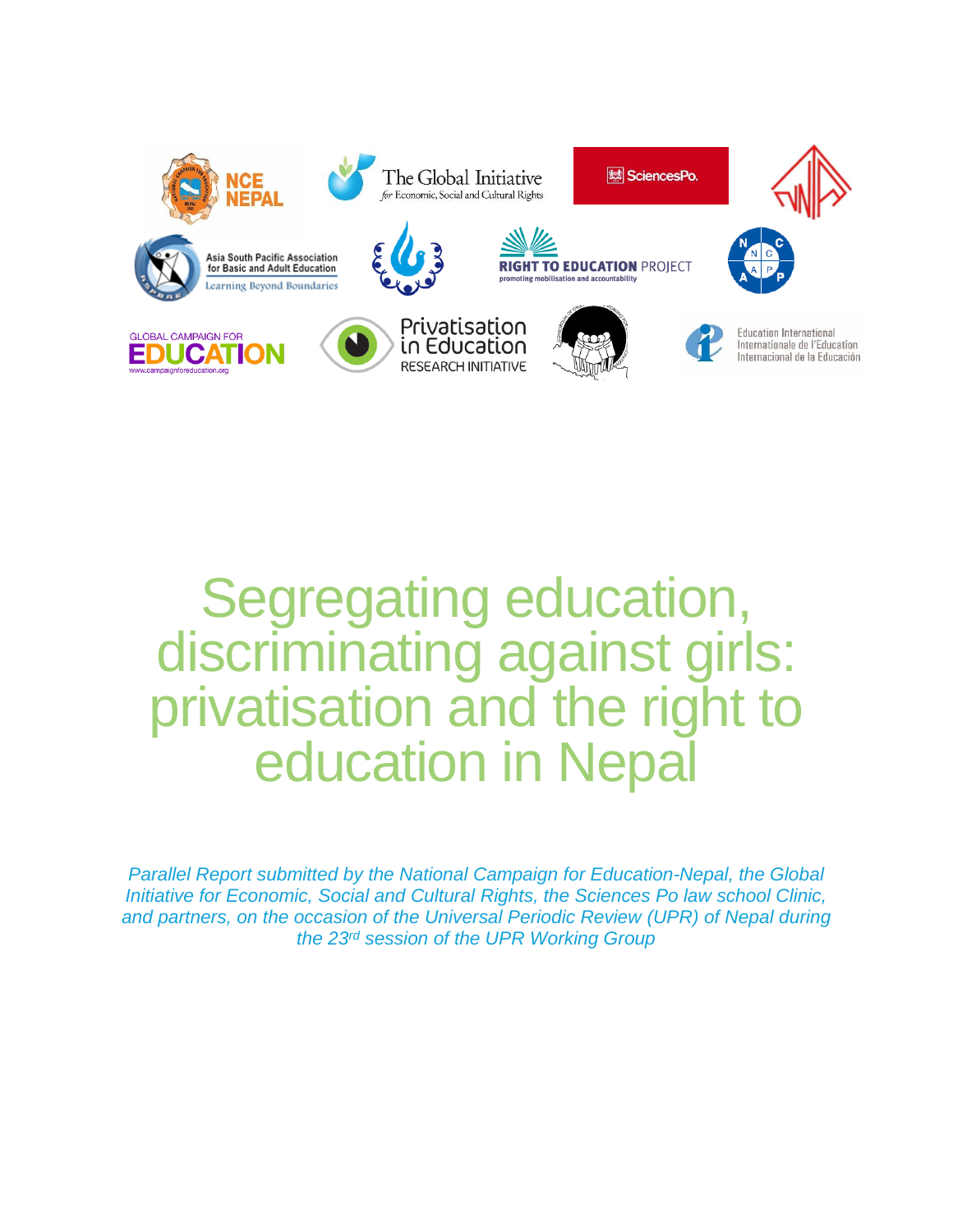The main organisations submitting this report are:

- **The Global Initiative for Economic, Social and Cultural Rights (GI-ESCR)**, which is an international non-governmental human rights organisation which seeks to advance the realisation of economic, social and cultural rights throughout the world, tackling the endemic problem of global poverty through a human rights lens. It was established and it is in consultative status with the United Nations Economic and Social Council (ECOSOC). See more on http://globalinitiative-escr.org/.
- **The National Campaign for Education-Nepal (NCE-Nepal)** is a national level network of 286 members working for rights to education in Nepal. Its members include I/NGOs, teacher organizations, education journalists and community based organizations. It was established as a national chapter of Global Campaign for Education Nepal (GCE Nepal) in 2003 and it was registered as National Campaign for Education Nepal in 2009. It focuses for evidence based policy advocacy to ensure the equitable quality inclusive education for all children. See more on [http://ncenepal.org.np/.](http://ncenepal.org.np/)
- **The Sciences Po law school Clinic** is an educational program articulated around the mission of public interest within local, national, and global communities – in which it is inscribed in the Sciences Po Law School project. The Clinic conducts integrated scientific research, founded on a systematic documentation and on theoretical analysis. See more o[n http://www.sciencespo.fr/ecole-de](http://www.sciencespo.fr/ecole-de-droit/en/content/clinic)[droit/en/content/clinic.](http://www.sciencespo.fr/ecole-de-droit/en/content/clinic)

This report was also supported by the following organisations: the Nepal National Teachers Association (NNTA), Children as Zone of Peace and Protection (CZOPP), the National Child Protection Alliance (NCPA), the Consortium of organization working for Child Participation (CONSORTIUM), the Child Care Homes Network Nepal (C-Net), the National Association of Organization Working on Street Children (NAOSC), Hatemalo Sanchar, CRC Committee (HRTMCC), the National Child Protection Alliance (NAOSC), the National Alliance for Child Rights Organization, CWISH Nepal, the Asia South Pacific Association for Basic and Adult Education (ASPBAE), the Global Campaign for Education (GCE), the Right to Education Project (RTE), Education International (EI), and the Privatisation in Education Research Initiative (PERI).

#### **Segregating education, discriminating against girls: privatisation and the right to education in Nepal**

#### *Global Initiative for Economic, Social, and Cultural Rights, April 2015*

The research for this report was conducted by Lucie Derniaux, Yse El Bouhali, and Sylvain Aubry, with the support of partners.

|                                | <b>Contact information</b>            |                                 |  |  |
|--------------------------------|---------------------------------------|---------------------------------|--|--|
| <b>NCE-Secretariat</b>         | <b>Sylvain Aubry</b>                  | <b>Lucy McKernan</b>            |  |  |
| <b>Bakhundole, Lalitpur-3</b>  | Right to education researcher         | <b>UN Liaison</b>               |  |  |
| P.O. Box. 14421, Kathmandu,    | Global Initiative on Economic, Social | Global Initiative for Economic, |  |  |
| <b>Nepal</b>                   | <b>And Cultural Rights</b>            | Social and Cultural Rights      |  |  |
| Phone: +977-1-6203009, 5526671 | sylvain@globalinitiative-escr.org     | lucy@globalinitiative-escr.org  |  |  |
| Email: info@ncenepal.org.np    |                                       |                                 |  |  |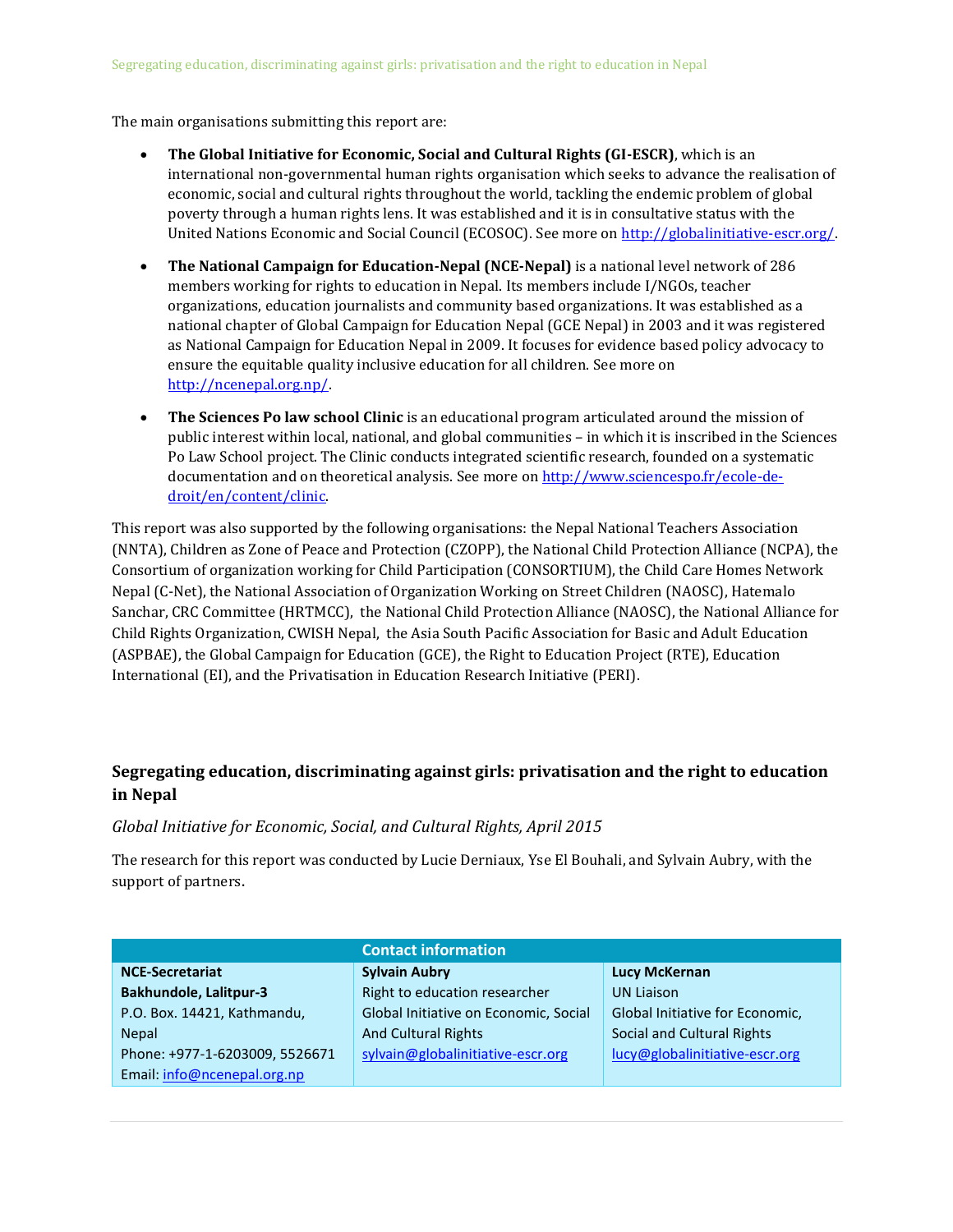## Segregating education, discriminating against girls: privatisation and the right to education in **Nepal**

### **Contents**

### <span id="page-2-0"></span>**I. Introduction**

1. This report shows that the current organisation of education system in Nepal, in particular a high level of unregulated private involvement in education, is creating and entrenching **segregation in education**. As pointed out recently by the UN Committee on the Rights of the Child, such segregation in itself constitutes a human rights violation and need to be ended. <sup>1</sup> Is also the source of additional other human rights abuses, including **discrimination on the grounds of socio-economic background, gender and race, the limitation of the right to free quality education, and the lowering of education quality**. This situation is extremely problematic due to the immediate human rights violations it is causing, but also because the injustices it generates contribute to **threatening the fragile social cohesion and peace that exist in Nepal.** If the situation remains the same, experience shows that the education system is bound to generate instability and protests in an already unstable country that is slowly trying to recover from conflict.

### <span id="page-2-1"></span>**II. Follow up to the previous sessions**

2. In the 2011 Universal Periodic Review (UPR) report, several countries recommended that Nepal focus on the inclusion of most marginalised social groups in society, especially through

<sup>1</sup> CRC, CRC/C/CHL/Q/4-5, para. 14.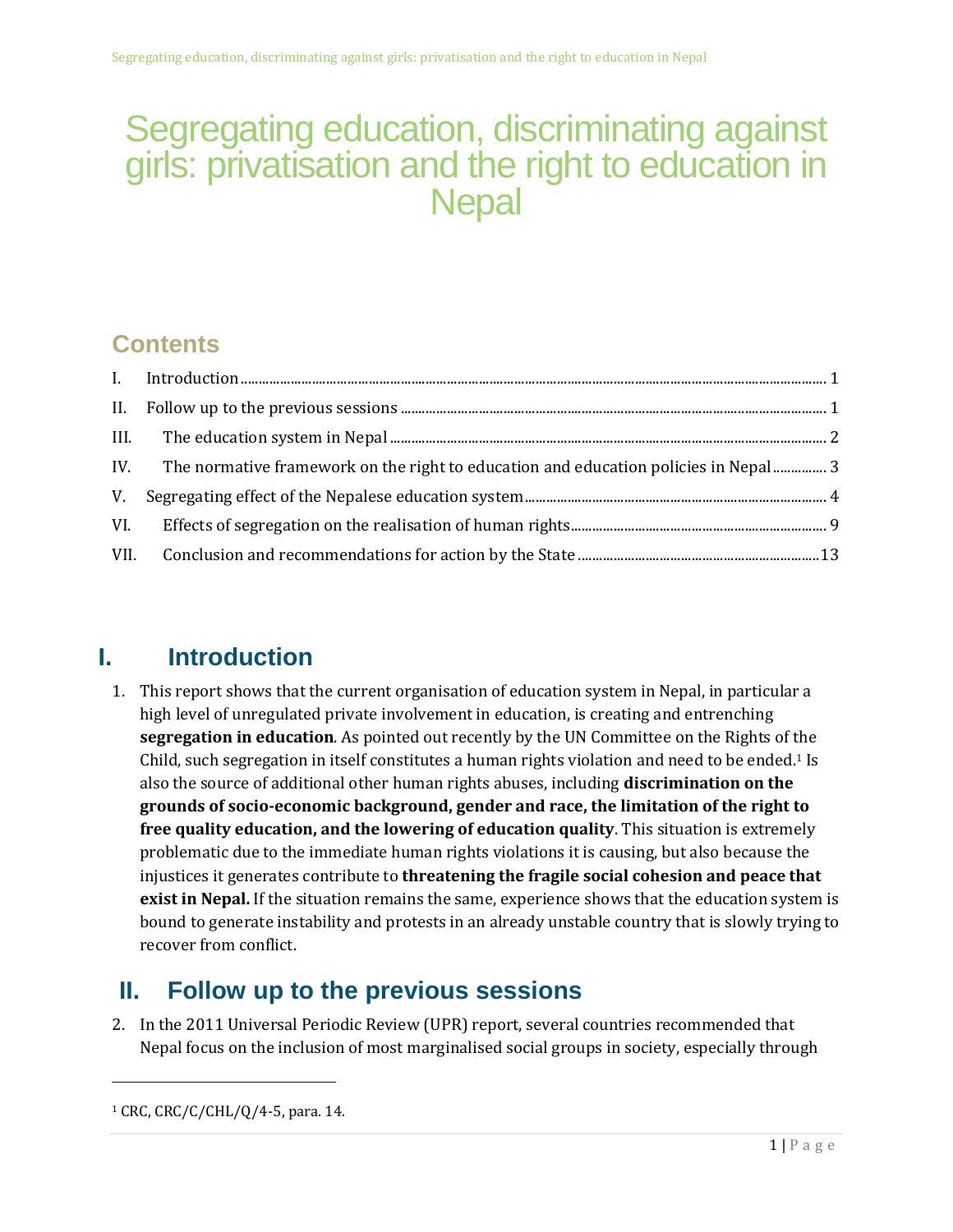education. Slovakia (paragraph 108.34) stated that Nepal should "[c]ontinue pursuing appropriate, efficient, inclusive educational policies to provide for free and compulsory education to all segments of its society, including marginalized, disadvantaged - and thus most vulnerable – groups." It was also recommended that Nepal "[p]ay special attention to helping Dalit children, girls, and children belonging to ethnic minorities to complete their education cycle" (Finland, paragraph 108.35).

- 3. Other recommendations include the suggestion that Nepal improve access to education, and the importance of eliminating fees for this purpose was highlighted. Turkey recommended to "ensure that education is free and compulsory, with special focus on the enrolment of girls in schools" (paragraph 108.33) and Norway to "continue efforts to ensure that primary education becomes free and compulsory for all children" (paragraph 106.52). Nepal accepted all of these recommendations and recognised the necessity to implement them (except for the Turkish one on which Nepal's answer was unclear).
- 4. **Despite these recommendations, the situation has not significantly improved with regards to access to free quality education, in particular for the most marginalised groups**. Rather, the growth of unregulated private education supported by the State of Nepal threatens access to education for girls and children from socioeconomically disadvantaged backgrounds and is a cause of discrimination with regards to access to, and participation in, quality education.

### <span id="page-3-0"></span>**III. The education system in Nepal**

l

- 5. According to 2014 official statistics, community (public) schools represent 84.1% of all schools, and private schools account for 15.9% of the total.<sup>2</sup> The number of private schools is however underestimated, due to the present of unregistered private schools that are not accounted for. The 2010/2011 Living Standard Survey shows for instance that 27% of children attend private schools.<sup>3</sup> Overall statistics also mask high disparities between urban areas, where 56% in average, and up to 80% of children are enrolled in private schools, and rural areas where 20% of children attend private educational institutions.<sup>4</sup>
- 6. Whether taking the official statistics or the Living Standards Survey, the proportion of children enrolled in private schools has grown tremendously in the last twenty years (se[e Figure 1\)](#page-4-1). The gap between the figures from the Living Standards Survey and official statistics also tends to increase over time, which suggests that a large part of the recently created private schools are unregistered.

<sup>3</sup> Central Bureau of Statistics, National Planning Commission Secretariat, Government of Nepal, Nepal *Living Standards Survey 2010/11, Statistical Report, Volume one*, November 2011, p. 99. <sup>4</sup> *Ibid.*

<sup>2</sup> Ministry of Education, "Nepal Education in figures 2014 At-a-glance", 2014. [http://moe.gov.np/SoftAdmin/content/Nepal\\_Education\\_Figure\\_2014.pdf](http://moe.gov.np/SoftAdmin/content/Nepal_Education_Figure_2014.pdf)[http://moe.gov.np/SoftAdmin/](http://moe.gov.np/SoftAdmin/content/Nepal_Education_Figure_2014.pdf) [content/Nepal\\_Education\\_Figure\\_2014.pdf](http://moe.gov.np/SoftAdmin/content/Nepal_Education_Figure_2014.pdf)

 $2 | P a g e$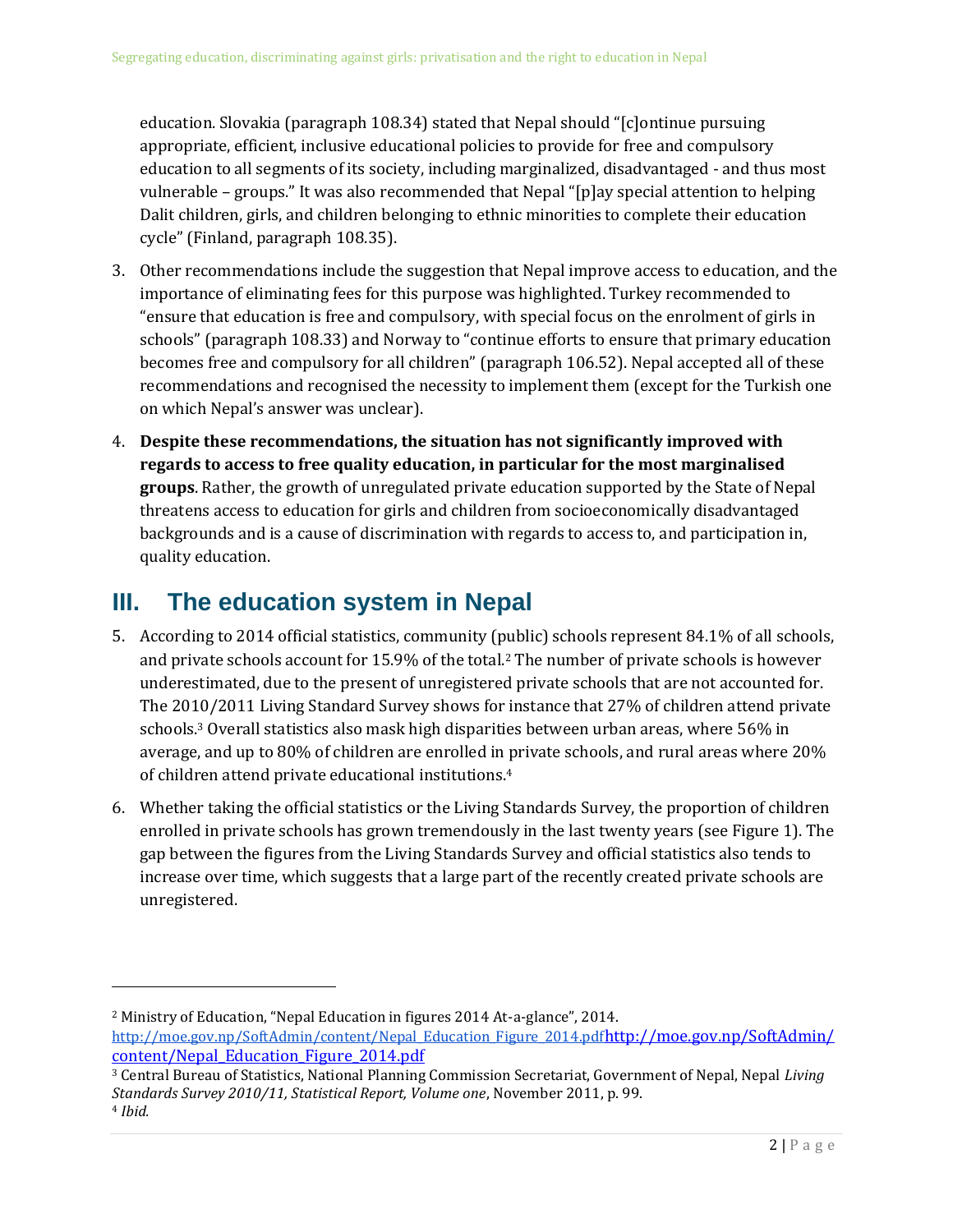

<span id="page-4-1"></span>**Figure 1 - Percentage of children attending private school, both sex, according to official statistics (UNESCO, primary level) and the Living Standard Survey (all levels)** *Source: Central Bureau of Statistics, National Planning Commission Secretariat, Government of Nepal,* Nepal Living Standards Survey 2010/11, Statistical Report, Volume one*, November 2011, p. 84, and [http://data.uis.unesco.org/.](http://data.uis.unesco.org/) 5*

### <span id="page-4-0"></span>**IV. The normative framework on the right to education and education policies in Nepal**

- 7. The right to education is protected by the Interim Constitution of Nepal of 2007. Article 17 of the Constitution guarantees that "[e]very citizen shall have the right to free education from the State up to secondary level". The constitution also provides for the "right to equality" at article 13.
- 8. Education is regulated by the Education Act, 2028 (1971), which has been amended seven times. The 1981 Education Regulation allowed for the establishment and operation of private and/or boarding schools. The seventh amendment of the Education Act (2002) institutionalised the role of private education. It allows for private schools to register as a trust, either public or private, or as a private company. Most private schools in Nepal are registered as profit-making companies, regulated under the company act.<sup>6</sup> Education Rules, 2059 (2002) enforce the application of the Education Act, 2028.

<sup>5</sup> Figures from the Living Standards Survey actually cover two years (e.g. 1995/96), and these figures been approximated to correspond to the second applicable year in this graph.

<sup>6</sup> Priyadarshani Joshi, "Experiencing Private Sector Competition: The Case of Nepal's Public Schools" The Selected Works of Priyadarshani Joshi (2015), available at: [http://works.bepress.com/pjoshi/4,](http://works.bepress.com/pjoshi/4) p. 9.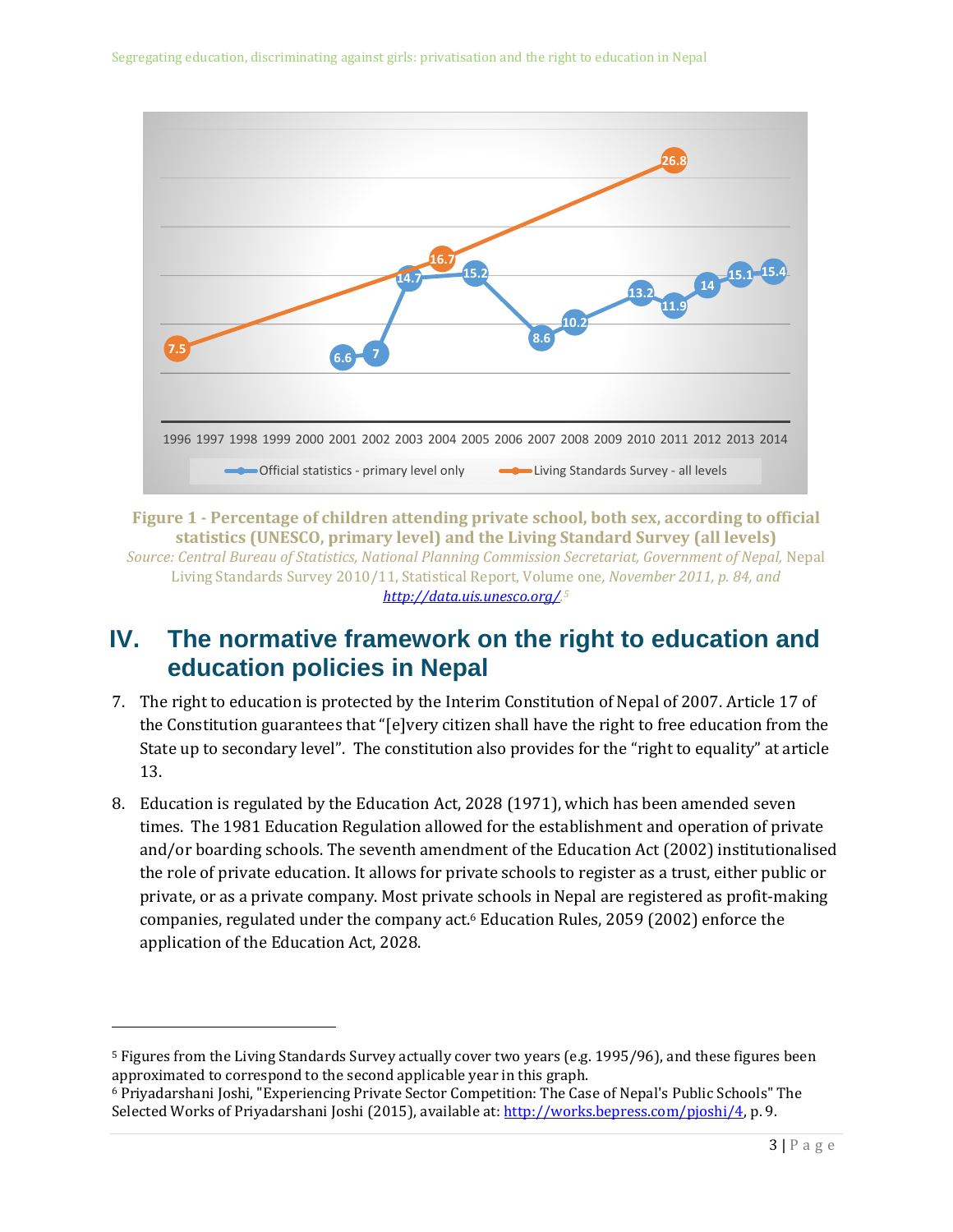- 9. Following a Supreme Court decision from  $23<sup>rd</sup>$  May 2012, the Ministry of Education enacted directives to regulate the private educational sector: the Institutional School Criteria and Operation Directives – 2069 BS.
- 10. The School Sector Reform Plan 2009-2015 articulates education policy direction for the given period. It stipulates, with regards to basic education, that"[l]ocal governments have the authority to encourage private providers through a contractual agreement to deliver such services by providing subsidies, scholarships, or any other appropriate support". 7
- <span id="page-5-1"></span>11. Under international law applicable to Nepal, including the International Covenant on Economic, Social and Cultural Rights and the Convention on the Rights of the Child, State parties have to ensure the provision of compulsory free primary education, and progressively free secondary education.<sup>8</sup> Equality and non-discrimination is an immediate and crosscutting obligation, which requires States parties to guarantee non-discrimination in the exercise of all human rights, including the right to education.<sup>9</sup> They must in particular "*adopt an active approach to eliminating systemic discrimination and segregation in practice*".<sup>10</sup> International law requires States to guarantee that the growth or existence of private education "*does not lead to extreme disparities of educational opportunity for some groups in society"*'.<sup>11</sup> Such standards were applied for instance with regards to the situation in Morocco. Recent concluding observations from the UN Committee on the Rights of the Child expressed concern that the quick development of private education in Morocco "*has led to the reinforcement of inequalities in the enjoyment of the right to education*".<sup>12</sup>

### <span id="page-5-0"></span>**V. Segregating effect of the Nepalese education system**

- 12. According to the Education Rules, 2059: "An institutional school shall determine the fees that is permitted to be collected from its students, only after the approval of the prescribed authority. In the course of giving an approval in respect of the determination of the fees, the prescribed authority shall give approval on the basis of the facilities provided by such school to the students."<sup>13</sup>
- 13. In law, the maximum fees private schools are allowed to charge is determined by the State, and depends on the category a given school belongs to, which is determined by criteria such as physical facilities, responsibility and transparency, performance and results. In Kathmandu, 'C' schools are authorised to charge a maximum of 1,100 Rupees (Rs) at the primary level, Rs 1,250 at the lower secondary level and Rs 1,700 at the higher secondary level. 'B' schools can charge up to Rs. 1,375 at the primary level, and 'A' schools up to Rs 1,600.

l

<sup>7</sup> School Sector Reform Plan 2009-2015, p. 18.

<sup>8</sup> ICESR articles 13 and 14; CRC article 28.

<sup>9</sup>ICESCR, Article 2(2).

<sup>10</sup> CESCR, General Comment 20, para. 39.

<sup>11</sup> CESCR, General Comment 13, para. 30.

<sup>12</sup> CRC, *Concluding Observations: Morocco*, CRC/C/MAR/CO/3-4 (2009), para. 60. See more generally e.g. [http://globalinitiative-escr.org/wp-content/uploads/2014/11/101114-ChilereportCESCR-GI-ESCR](http://globalinitiative-escr.org/wp-content/uploads/2014/11/101114-ChilereportCESCR-GI-ESCR-privatisationineducation-FINAL.pdf)[privatisationineducation-FINAL.pdf.](http://globalinitiative-escr.org/wp-content/uploads/2014/11/101114-ChilereportCESCR-GI-ESCR-privatisationineducation-FINAL.pdf)

<sup>13</sup> Para. 16D (5).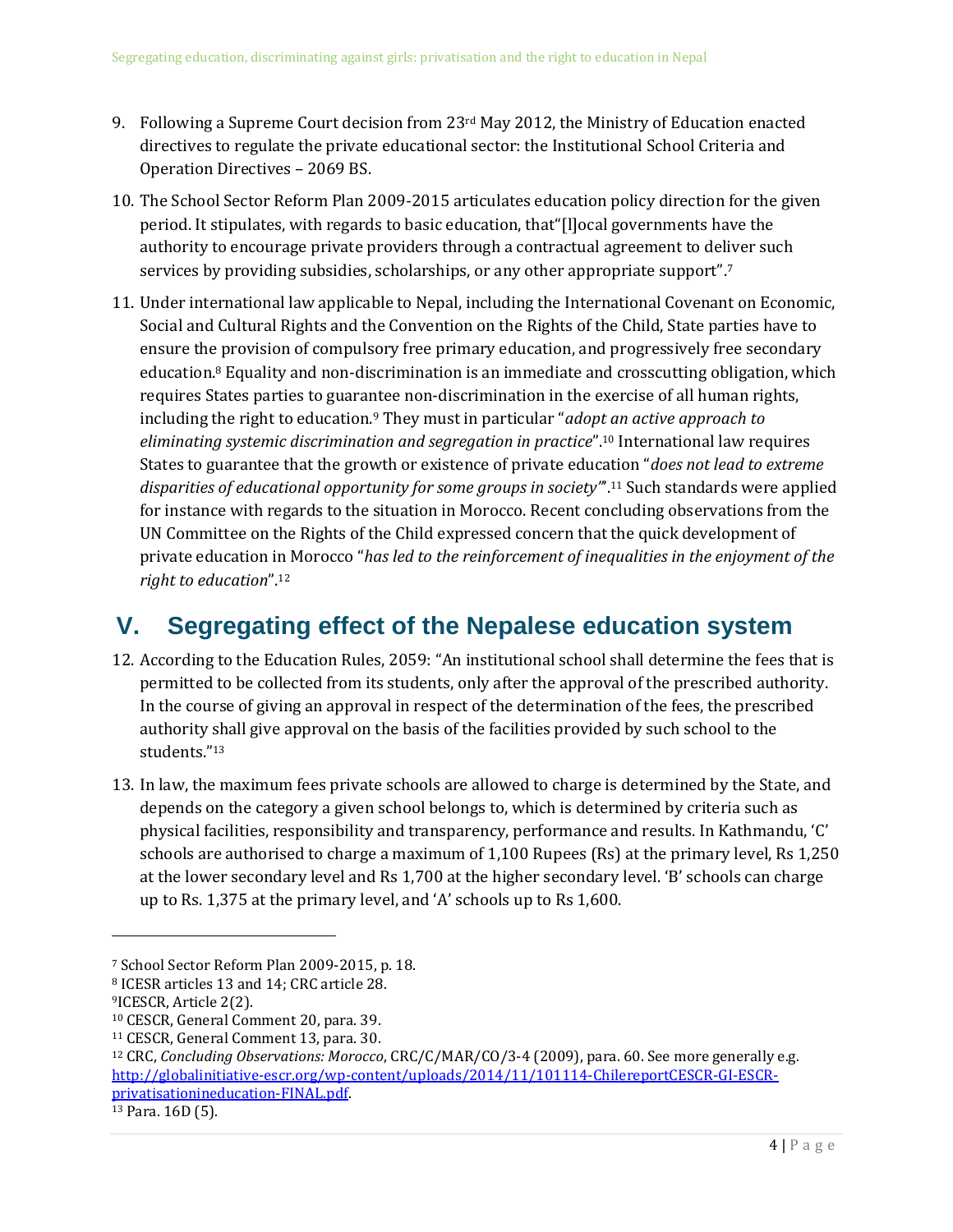- 14. However, many private schools charge much more than the State-determined fees, due to poor monitoring and regulation of the State<sup>14</sup> – a situation that has been defined as "*tolerated illegality"*. <sup>15</sup> This situation led the Nepali Supreme Court to issue an 11-point verdict on 23 May 2012 ordering private schools to not increase their fees for three years and to not charge any fees without the approval of the government agencies concerned.<sup>16</sup> It also demanded that educational authorities devise reform programmes to better regulate the private school sector. The court considered that the "lack of government control over the education sector has raised serious questions concerning the public´s right to education, employment, social security and the right against exploitation".<sup>17</sup> Following this court order, the Ministry of Education enacted the Institutional School Criteria and Operation Directives – 2069 BS, to enforce the court order. However, the Private and Boarding Schools' Organisation of Nepal (PABSON) announced that it would not obey the guidelines,<sup>18</sup> leading to another court case.<sup>19</sup>
- 15. These measures have not prevented private school from raising fees illegally.<sup>20</sup> As the Nepali National Planning Commission recognised itself, one of the major problems in the education system in Nepal is the "ineffective regulation of institutional (private) schools".<sup>21</sup> As a result, private schools fees can be very high. For instance, at Little Angels', an average private school in Kathmandu, the costs for two months attendance for a primary level pupil amounts to Rs 7,417 (see [Figure 2\)](#page-7-0), equal to approximately Rs 3,700 per month – without taking into account the inscription and other annual fixed fees. These figures are common for this type of school. As a comparison, the monthly minimum wage in Nepal, which is "barely sufficient to meet subsistence needs" is Rs 8,000 (approx. \$80 USD).<sup>22</sup>

 $\overline{a}$ 

<sup>18</sup> See e.g. "Under fire PABSON defies MoE guidelines", *Republica*,12 March 2013, available on <http://www.educatenepal.com/news/detail/under-fire-pabson-defies-moe-guidelines>; "Private school operators defend tuition fee hike", *The Kathmandu Post,*10 may 2014, available on [http://www.educatenepal.com/news/detail/private-school-operators-defend-tuition-fee-hike.](http://www.educatenepal.com/news/detail/private-school-operators-defend-tuition-fee-hike) 

<sup>14</sup> Subedi, Govinda, Shrestha, Mandan Gopal, Suvedi, Mukti, *op. cit.*., p. 132.

<sup>15</sup> Chandra Sharma Poudyal, "Nepali private schools and tolerated Illegality", *Setopati*, available on [http://setopati.net/opinion/1792/.](http://setopati.net/opinion/1792/) 

<sup>16</sup> [http://www.openequalfree.org/archives/ed-news/nepali-private-schools-banned-from-raising-fees.](http://www.openequalfree.org/archives/ed-news/nepali-private-schools-banned-from-raising-fees) <sup>17</sup> Nabin Khatiwada, "SC stays school fee hike", *Republica*, 19 March 2014, available on http://www.myrepublica.com/portal/index.php?action=news\_details&news\_id=71280.

<sup>19</sup> "PIL filed at SC to stop school fee hike", *Republica*, 17 March 2014, available on http://www.myrepublica.com/portal/index.php?action=news\_details&news\_id=71167. <sup>20</sup> Subedi, Govinda, Shrestha, Mandan Gopal, Suvedi, Mukti, *op. cit.*

<sup>21</sup> Government of Nepal National Planning Commission, "An approach paper tothe thirteenth plan (FY 2013/14 – 2015/16) - (unofficial translation)", July 2013, available on

[http://www.npc.gov.np/web/new/uploadedFiles/allFiles/typeng13.pdf,](http://www.npc.gov.np/web/new/uploadedFiles/allFiles/typeng13.pdf) p. 74.

<sup>22</sup> US Department of State, "Country Reports on Human Rights Practices for 2013 - Nepal", available on <http://www.state.gov/j/drl/rls/hrrpt/humanrightsreport/index.htm?year=2013&dlid=220400>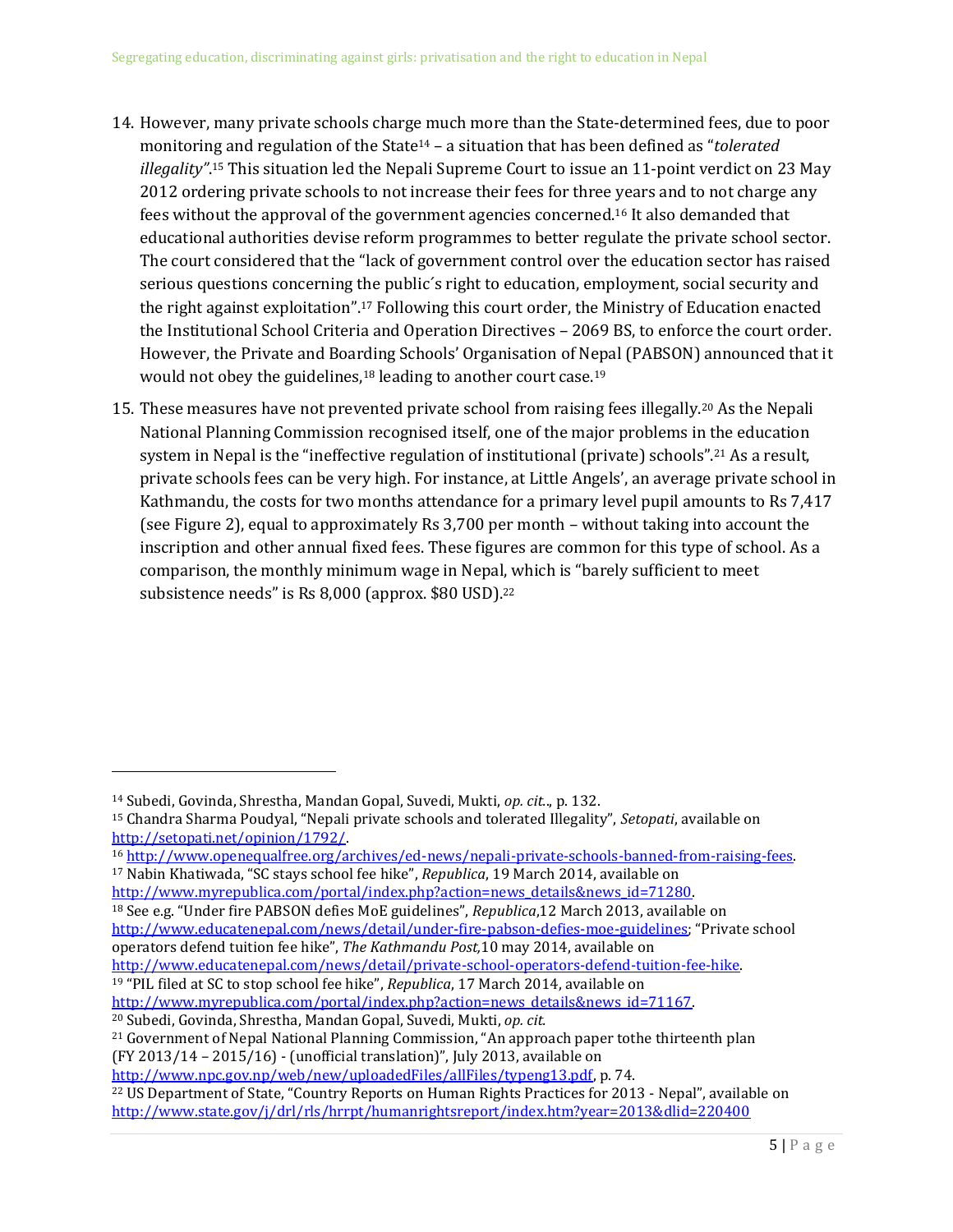

**Figure 2 – A two months bill at a middle-fee private schools, 8 February 2015**

<span id="page-7-0"></span>16. In addition to tuition fees, households have to cover other expenses, such as transportation, lunch or uniforms, which are also considerably higher in private schools as compared to public schools. These costs are essential to take into account as

*Private schools hide the true cost of education by lowering tuition fees but increasing other fees like admission fees. They force parents to buy expensive books and uniforms for which the school gets a commission.<sup>23</sup>*

17. Taken together, household expenditure is eight times higher for attendance to private primary schools compared to public primary schools (respectively Rs 11,164 and 1,332 per year).<sup>24</sup>

<sup>23</sup>*Dr AnandJha* , "At what cost?- Regulating Private Schools", *Republica*, 31 march 2013, available on [http://www.educatenepal.com/education\\_issues/display/at-what-cost--regulating-private-schools](http://www.educatenepal.com/education_issues/display/at-what-cost--regulating-private-schools) <sup>24</sup> Subedi, Govinda, Shrestha, Mandan Gopal, Suvedi, Mukti, *op. cit.*., p. 127-128.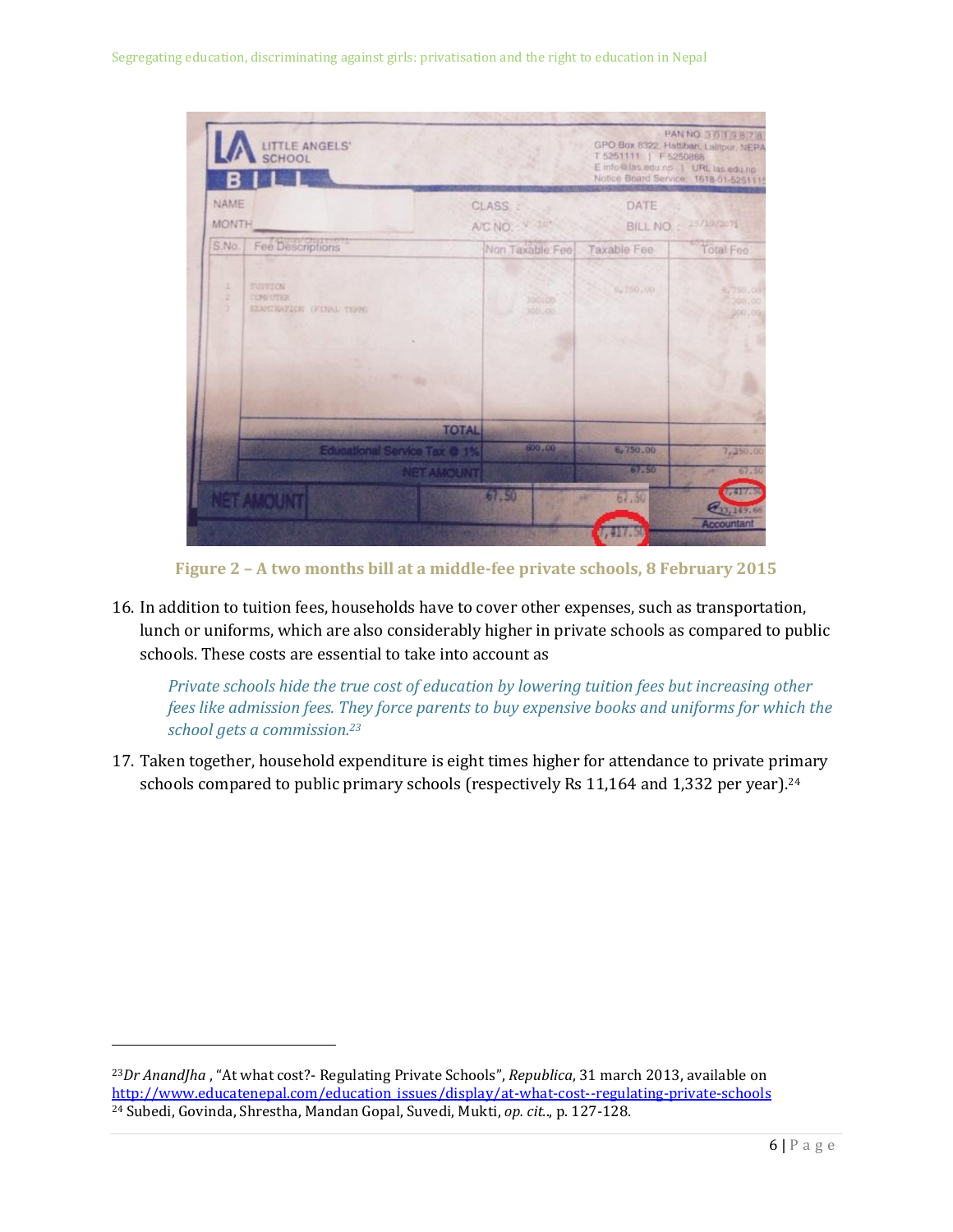| Description           | Primary |         | Lower<br>secondary |         | Secondary |         |
|-----------------------|---------|---------|--------------------|---------|-----------|---------|
|                       | Public  | Private | Public             | Private | Public    | Private |
| Monthly fee           | 116     | 4,841   | 235                | 7,985   | 554       | 10,640  |
| Exam and admission    | 119     | 1.469   | 324                | 2.369   | 795       | 4,901   |
| fees                  |         |         |                    |         |           |         |
| Uniform               | 342     | 936     | 546                | 1,135   | 675       | 1,131   |
| Textbooks and other   | 379     | 1.704   | 766                | 2.346   | 1.424     | 2,582   |
| Transportation        | 7       | 371     | 7                  | 611     | 28        | 1.008   |
| Tuition/coaching      | 84      | 367     | 152                | 756     | 882       | 2,353   |
| <b>Tiffin</b>         | 286     | 1,477   | 475                | 2.065   | 1.029     | 2,521   |
| Total                 | 1,332   | 11,164  | 2,504              | 17,267  | 5,387     | 25,134  |
| Percentage higher for |         | 8.4     |                    | 6.9     |           | 4.7     |
| private schools       |         |         |                    |         |           |         |
| compared to public    |         |         |                    |         |           |         |
| schools               |         |         |                    |         |           |         |

#### **Figure 3 - Per capita annual education expenditure by level of education, Nepal (in Nepali rupees).**

*Source: raw data from the Nepal Living Standards Survey 2010/11, quoted in G. Subedi, M.G. Shrestha, M. Suvedi, "Dimensions and implications of Privatisation of Education in Nepal: the case of primary and secondary schools",*  in *Ian Macpherson, Susan Robertson and Geoffrey Walford (eds.),* Education, Privatisation and Social Justice: Case studies from Africa, South Asia and South East Asia *(Symposium Books, Oxford, 2014) 113, p. 127.*

18. A specific aspect that serves to filter access to private schools is admission fees. Admission fees are important because they are a one-off expense that can deter poor parents to access certain schools, and therefore play a particular role in baring access to private schools for select socioeconomic groups. Yet, although the Supreme Court put legal cap on the admission fee at Rs 100 and for admission forms at Rs 25 in its 23 May 2012 ruling, it is not enforced in practice. As, for instance, *The Himalayan Times* reported:

*Many schools under the Private and Boarding Schools Organisations Nepal (PABSON) have been charging around Rs 500 for entrance tests, especially for the primary level. Among them are the Hattiban-based Little Angels' School, Dhapakhel-based GEMS School, Lalitpur-based Subhatara School and the Thapagaun-based Pathshala.<sup>25</sup>*

19. Therefore, as a number of studies have shown, "private schooling costs are prohibitive for most of the poor" in Nepal.<sup>26</sup> In addition to the cost, other non-financial barriers prevent children from low-income households from attending certain schools. This includes in particular entry processes, which may include parent interviews. In a context where social prestige, closely tied to socio-economic background, plays an influential role in the choice of school, these types of

<sup>25</sup> "Private schools fleecing with impunity", *The Himalayan Times*,16 March 2013, available on <http://www.educatenepal.com/news/detail/private-schools-fleecing-with-impunity>

<sup>26</sup> Priyadarshani Joshi, "Experiencing Private Sector Competition: The Case of Nepal's Public Schools", *op. cit*., p. 9.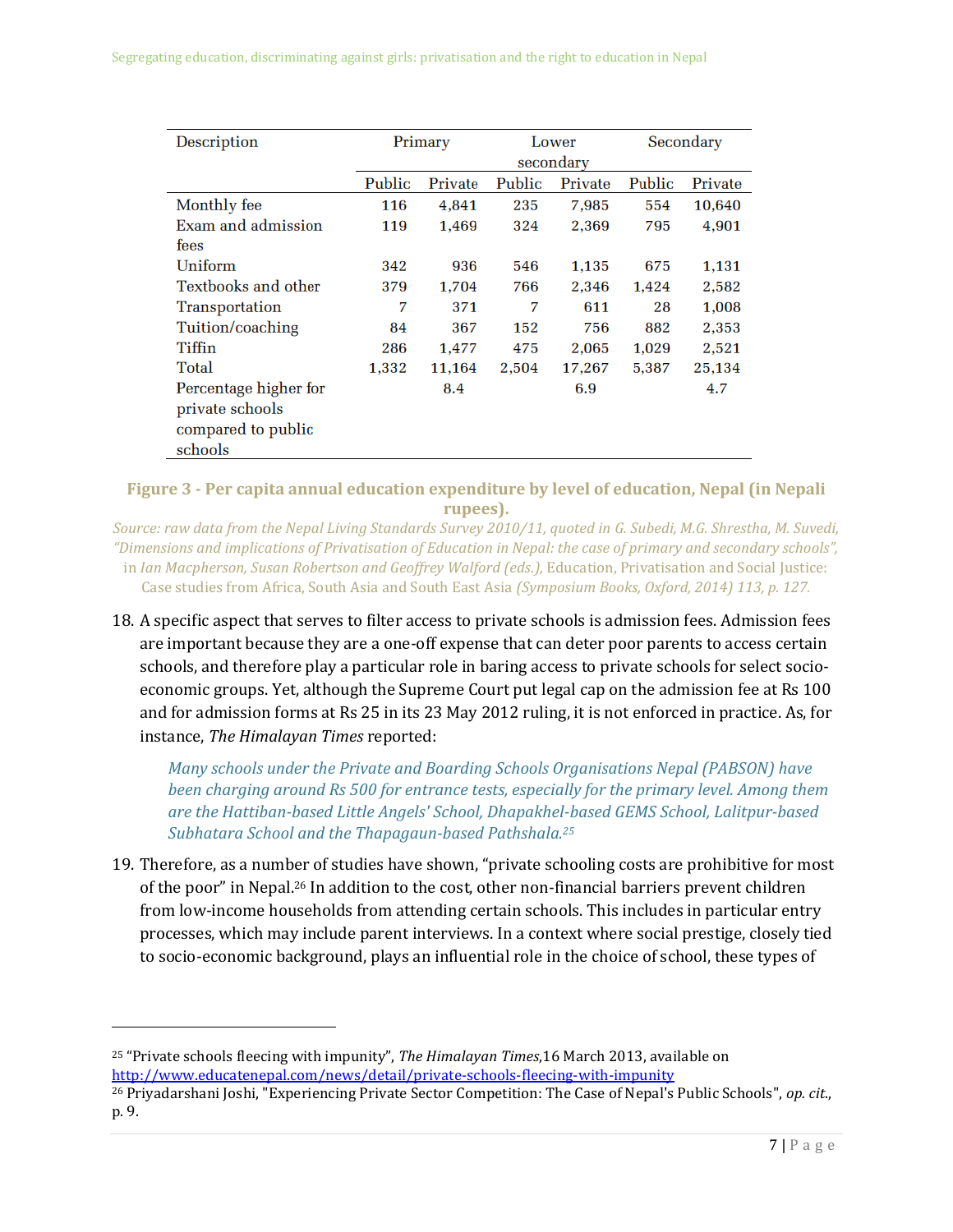entrance requirements create barriers to access particularly for socio-economically and other disadvantaged households. 27

20. The result of this organisation of the education system is a highly segregated society according to socio-economic background. In Nepal, children generally attend not only different schools, but also different types of schools, according to their socio-economic background (see [Table 1\)](#page-9-0). Almost half of the pupils enrolled in private schools belong to the 20% richest quintile of the population, while 50% of the pupils enrolled in government schools belong to the two poorest quintile of the population.

| Consumption<br>Quintile | Community/<br>Government<br><b>School/College</b> | Institutional/<br><b>Private</b><br><b>School/College</b> | <b>Other</b><br><b>School/Colleges</b> |
|-------------------------|---------------------------------------------------|-----------------------------------------------------------|----------------------------------------|
| Poorest 20%             | 92.7                                              | 6.4                                                       | 0.9                                    |
| Second                  | 86.5                                              | 11.2                                                      | 2.3                                    |
| <b>Third</b>            | 79.1                                              | 19.8                                                      | 1.1                                    |
| <b>Fourth</b>           | 64.3                                              | 34.7                                                      | 1.0                                    |
| <b>Richest 20%</b>      | 39.0                                              | 60.1                                                      | 0.9                                    |
| <b>Average</b>          | 71.9                                              | 26.8                                                      | 1.2                                    |

<span id="page-9-0"></span>**Table 1 - Type of school attended by individuals currently in school according to their income quintile (figure in red when above the average)**

*Source: Central Bureau of Statistics, National Planning Commission Secretariat, Government of Nepal,* Nepal Living Standards Survey 2010/11, Statistical Report, Volume one*, November 2011, p. 99.*

21. Such levels of segregation appears to be even higher than that in other highly segregated education systems, such as in Chile (see [Table 2\)](#page-10-1), which is the most segregated by socioeconomic status amongst the 65 countries assessed by the Organisation for Economic Cooperation and Development (OECD) through the Program for International Student Assessment (PISA). This is not surprising as similar mechanisms are at play in both countries, and researchers have noted that the findings in Nepal "*are consistent with the evidence from Chile […] and New Zealand […] which suggest that a predominant effect of long-term, unregulated school choice is the stratification of the system*".<sup>28</sup>

 $\overline{\phantom{a}}$ 

<sup>27</sup> Priyadarshani Joshi. "Parent decision-making when selecting schools: The case of Nepal" Prospects" (2014), available at[: http://works.bepress.com/pjoshi/6.](http://works.bepress.com/pjoshi/6) 

<sup>28</sup> Priyadarshani Joshi, "Competitive Effects (Quality and Sorting) of private competition on public school outcomes" The Selected Works of Priyadarshani Joshi (2014), available at: [http://works.bepress.com/pjoshi/5,](http://works.bepress.com/pjoshi/5) p. 21.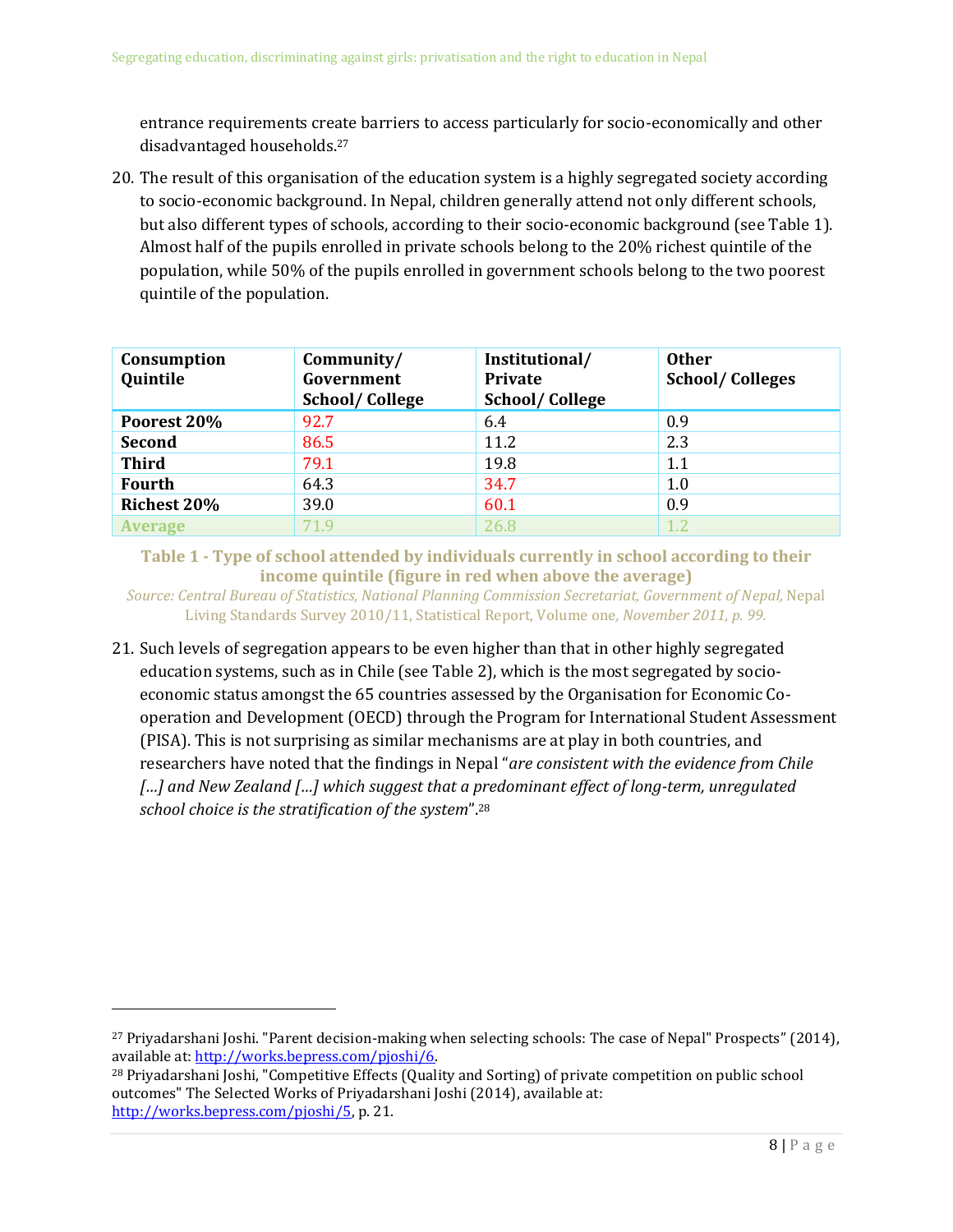Segregating education, discriminating against girls: privatisation and the right to education in Nepal

| $\mu$ creating $\sigma$ |                 |       |       |       |       |  |
|-------------------------|-----------------|-------|-------|-------|-------|--|
|                         | Income quintile |       |       |       |       |  |
| Type of school          |                 | П     | Ш     | IV    | v     |  |
| Municipal               | 42.39           | 27.60 | 16.06 | 10.66 | 4.24  |  |
| Private (subsidized)    | 22.34           | 22.63 | 21.26 | 20.59 | 13.37 |  |
| Private (fee-paying)    | 4.64            | 4.64  | 4.49  | 12.37 | 75.26 |  |

Enrolment, by type of school (Percentages)

<span id="page-10-1"></span>**Table 2 - Segregation by socio-economic status according to types of schools in Chile** *Source: Drago J.L. and Paredes R.D., "The quality gap in Chile education system", in* Cepal Review *No. 104 (2011), on the basis of the 2006 National Characterisation Socio-Economic Survey (CASEN) database. See more o[nhttp://bit.ly/ChileCESCR](http://bit.ly/ChileCESCR)*

22. Moreover, the fees and cost of education can vary widely from one school to another, partly reflecting different levels of quality between schools. Adding to that, while public education is supposed to be free, "*public schools typically charge parents an annual fee to supplement inadequate government funding* "and "*better functioning public schools also charge a quality premium*".<sup>29</sup> Therefore, the Nepali education creates not only segregation between socioeconomic groups, but also segregation within those socio-economic groups that can afford to send their children to fee-paying schools. According to parents, fees in private schools vary widely, from Rs 2,500 to Rs 4,500 per month for average schools, with high-profile schools charging Rs 7,000 to Rs 20,000 per month.<sup>30</sup>

### <span id="page-10-0"></span>**VI. Effects of segregation on the realisation of human rights**

23. In Nepal, instead of being positively supported, the most disadvantaged and vulnerable pupils, including girls and marginalised ethnic groups, are segregated together in different schools from the most advantaged pupils. High level of segregation is itself a human rights violation,  $31$ but it also has secondary impacts which are contrary to human rights standards in several regards.

#### DISCRIMINATES AGAINST PARENTS FROM MARGINALISED SOCIO-ECONOMIC GROUPS WITH REGARDS TO EDUCATIONAL OPPORTUNITIES

24. Segregation reinforces inequalities and is a source of discrimination, as children with less social capital are segregated together, which further negatively affects their chances to fulfil their aspirations.<sup>32</sup> In Nepal, irrespective of the inherent quality of different schools, "*the existence of a de facto multi-tiered* education *system […] means it is not sufficient to be educated – students* 

 $\overline{\phantom{a}}$ 

<sup>29</sup> Priyadarshani Joshi. "Parent decision-making when selecting schools: The case of Nepal" *op. cit.*, p. 11. <sup>30</sup>Nirjana Sharma, "Sway of private schools hard to break", *Republica*, 23 March 2013, available on [https://nirjanasharma.wordpress.com/tag/education-in-nepal/.](https://nirjanasharma.wordpress.com/tag/education-in-nepal/)

<sup>31</sup> See above para. [11.](#page-5-1)

<sup>32</sup> See in particular article 29 of the Convention on the Rights of the Child.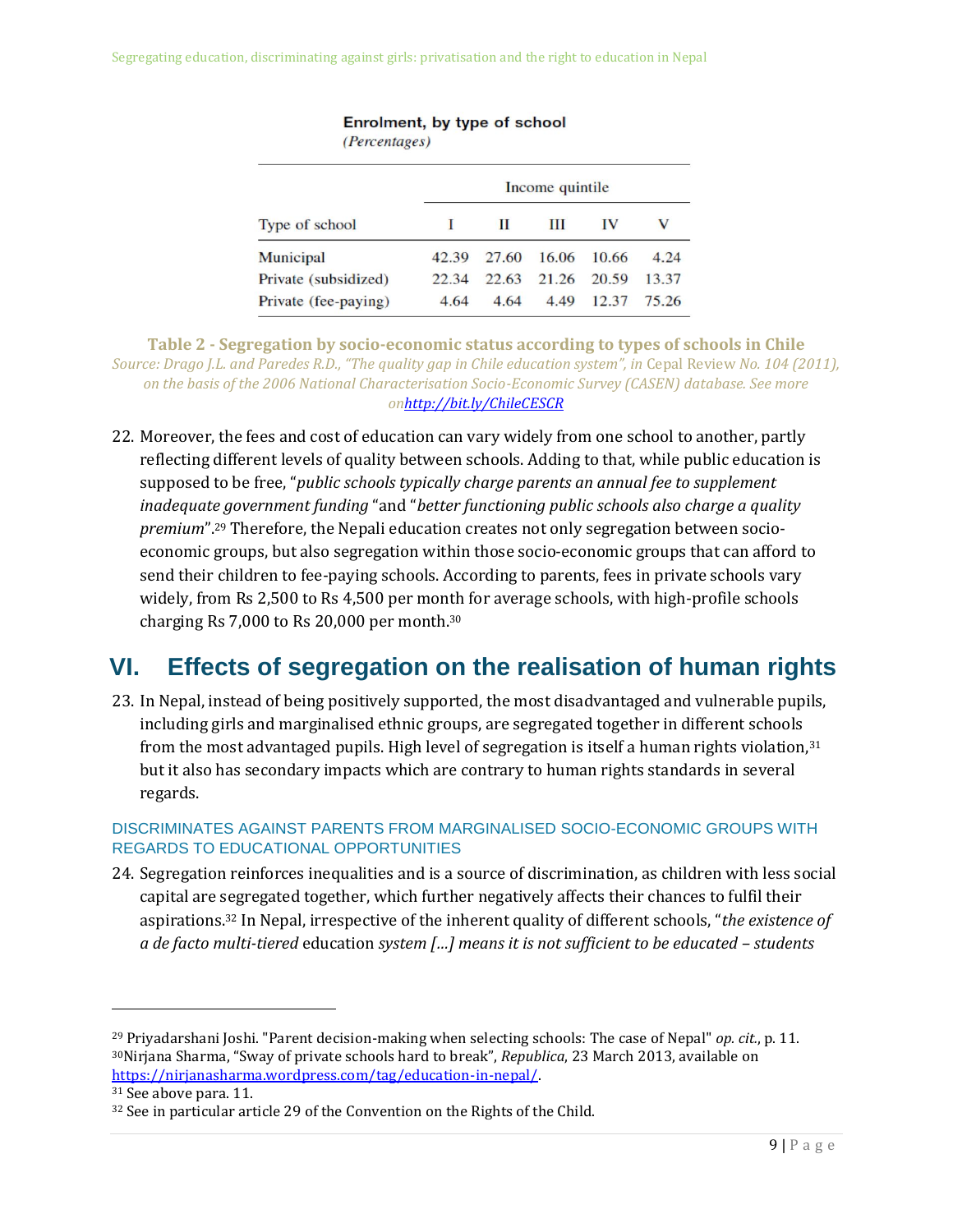*have to be educated in the right place*."<sup>33</sup> Parents try to find their way out of their position in a highly stratified society by making important financial sacrifices,<sup>34</sup> often by purchasing what is perceived as the "the right place" – i.e. private schools - of education. Yet, to the disillusion of many, sending a child to a private school is not enough.

*Despite this investment, students' aspirations are, in the main, not met. Budget private schools, with poor facilities, unqualified and underpaid teachers, are unlikely to provide education which will open the livelihood choices that the marketing efforts of their Principals suggest. The dream of being a doctor or engineer can only be realized by a select few.<sup>35</sup>*

- 25. On the other hand, those parents who can afford high-quality, expensive, private schooling, are able to buy their children, amongst other things, good English proficiency, which is considered "*simultaneously the key to a better future, an index of social capital, and part of the purchase price for a ticket out of Nepal*".<sup>36</sup>
- 26. This situation is exemplified, for instance, by the respective share spent on survival represented by food – and improving one's future – which education is a proxy for (se[e Table 3\)](#page-11-0). The system is such in Nepal that the poorest households have to spend more than 70% of their income on survival – food –, and only 3% on improving their situation – though education -, whereas they need it the most, while the richest 20% of the population is able to spend less than 50% of their income on food, and more than 7% on ensuring their children receive an opportunity at a good life.

| <b>Consumption Quintile</b> | Share of income spent on<br>food | Share of income spent on<br>education |
|-----------------------------|----------------------------------|---------------------------------------|
| <b>Poorest</b>              | 71.6                             | 3.4                                   |
| <b>Second</b>               | 70.2                             | 3.9                                   |
| <b>Third</b>                | 66.6                             | 4.6                                   |
| <b>Fourth</b>               | 61.3                             | 5.7                                   |
| <b>Richest</b>              | 45.8                             | 7.6                                   |

<span id="page-11-0"></span>**Table 3 - Share of the distribution of household income on food and education** *Source: Central Bureau of Statistics, National Planning Commission Secretariat, Government of Nepal,* Nepal Living Standards Survey 2010/11, Statistical Report, Volume one*, November 2011, p. 36.*

<sup>34</sup> See e.g. Mallika Aryal, "Nepal Scores Low on Quality Education", Inter Press Service, 9 July 2013, available on [http://www.ipsnews.net/2013/07/nepal-scores-low-on-quality-education/.](http://www.ipsnews.net/2013/07/nepal-scores-low-on-quality-education/) 

<sup>33</sup> Martha Caddell, "Private Schools and Political Conflict in Nepal" *in* Prachi Srivastava and Geoffrey Walford, (eds.), *Private Schooling in Less Economically Developed Countries: Asian and African Perspectives* (Oxford Studies in Comparative Education. Didcot, UK: Symposium, 2007), pp. 187–207.

<sup>35</sup> Martha Caddell, *op. cit*..

<sup>36</sup> M. Liechty, *Suitably Modern: Making Middle Class Culture in a New Consumer Society*, 2003, (Princeton, N.J., Princeton University Press), p. 213.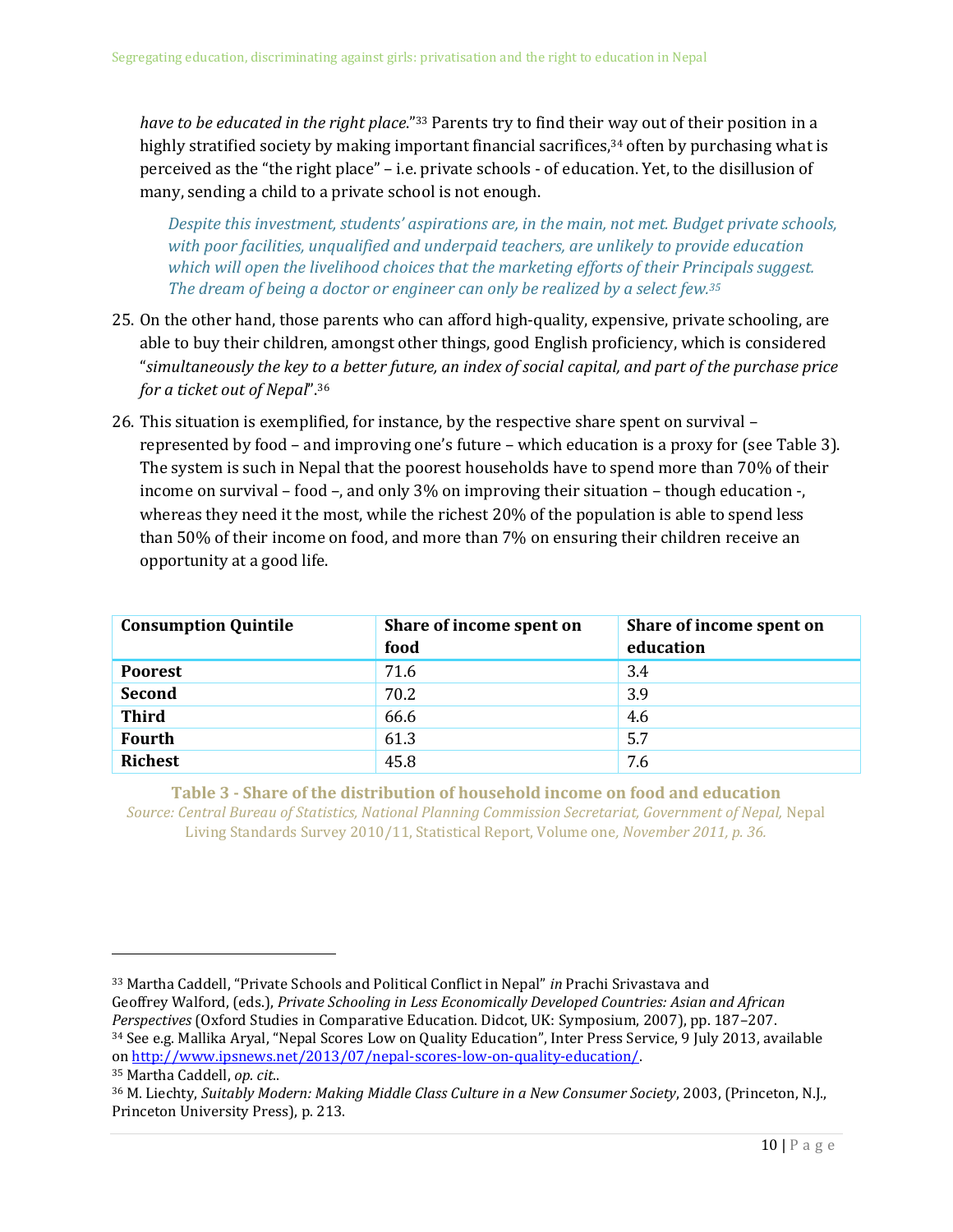#### DISCRIMINATES ON THE GROUNDS OF GENDER AND RACE

- 27. Segregation is also a cause for **discrimination on the basis of work and descent (caste)**. 41% of children enrolled in private schools are Brahmin / Chhetri, the most advantaged ethnic group.<sup>37</sup>
- 28. Additionally, the Nepali educational system is also **discriminatory against girls**. At the primary and secondary levels, private schools have 57% boys, against 43% girls, whereas public schools have 52% of girls and 48% of boys,<sup>38</sup> and it seems to be worsening.<sup>39</sup> This is largely due to the fact that because of private schools cost, many families can only send one or some of their children to a private school, and tend to prefer sending their son(s) than their daughter(s), thereby giving more importance to and investing more in the boy than the girl's education.<sup>40</sup> For instance, the case of this parent that chose a private school for their daughter:

*My daughter said, "Put me in a boarding school". I had to explain to her, "What can we do,*  daughter, this is the difficulty we face. If we had the money we would put you in a boarding *school". When we explained all this to her, she said ok. She understood.<sup>41</sup>*

#### AFFECTS THE POSSIBILITY OF FREE QUALITY EDUCATION

29. It weakens the public sector, and thus the possibility for a quality, free, option to develop. As the most advantaged parents gravitate to private schools, "*public school officials have to work with an increasing concentration of highly disadvantaged and vulnerable populations that are not able to dedicate as much effort to schooling*."42As public schools have to educate the most disadvantaged children, they also become "*stigmatised*".<sup>43</sup> Over time, many private school parents believe public schools' lack of user fees automatically in itself devalue them in comparison to private schools.<sup>44</sup> As a parent explained:

*We feel embarrassed to send them to the government school… let's say things as they are… people who are of lower status than us—even poor people—are going hungry and sending their children to private schooling.<sup>45</sup>*

l

<sup>37</sup> Subedi, Govinda, Shrestha, Mandan Gopal, Suvedi, Mukti, *ibid*., p. 132.

<sup>38</sup> Ministry of Education, "Nepal Education in figures 2014 At-a-glance", 2014, p. 7. See also study on a few schools: Pramod Bhatta, "Public Desire for Private Schooling in Nepal" in Ian Macpherson, Susan Robertson and Geoffrey Walford (eds), *Education, Privatisation and Social Justice: Case studies from Africa, South Asia and South East Asia* (Symposium Books, Oxford, 2014) 113, p. 127.

<sup>39</sup> See the *Kantipur Daily* of 16 March 2015 which reports that the number of girls in private schools decreased this year by 3% as compared to last year.

<sup>40</sup> E.g. Priyadarshani Joshi. "Parent decision-making when selecting schools: The case of Nepal" *op. cit.;* Subedi, Govinda, Shrestha, Mandan Gopal, Suvedi, Mukti, *op. cit.*., p. 132.

<sup>41</sup> Priyadarshani Joshi. "Parent decision-making when selecting schools: The case of Nepal", *op. cit.,* p. 16. <sup>42</sup> Priyadarshani Joshi. 2014. "Competitive Effects (Quality and Sorting) of private competition on public school outcomes", *op. cit.*

<sup>43</sup> Using the expression from Priyadarshani Joshi. "Parent decision-making when selecting schools: The case of Nepal" *op. cit*., p. 18.

<sup>44</sup> *Ibid*.

<sup>45</sup> *Ibid*.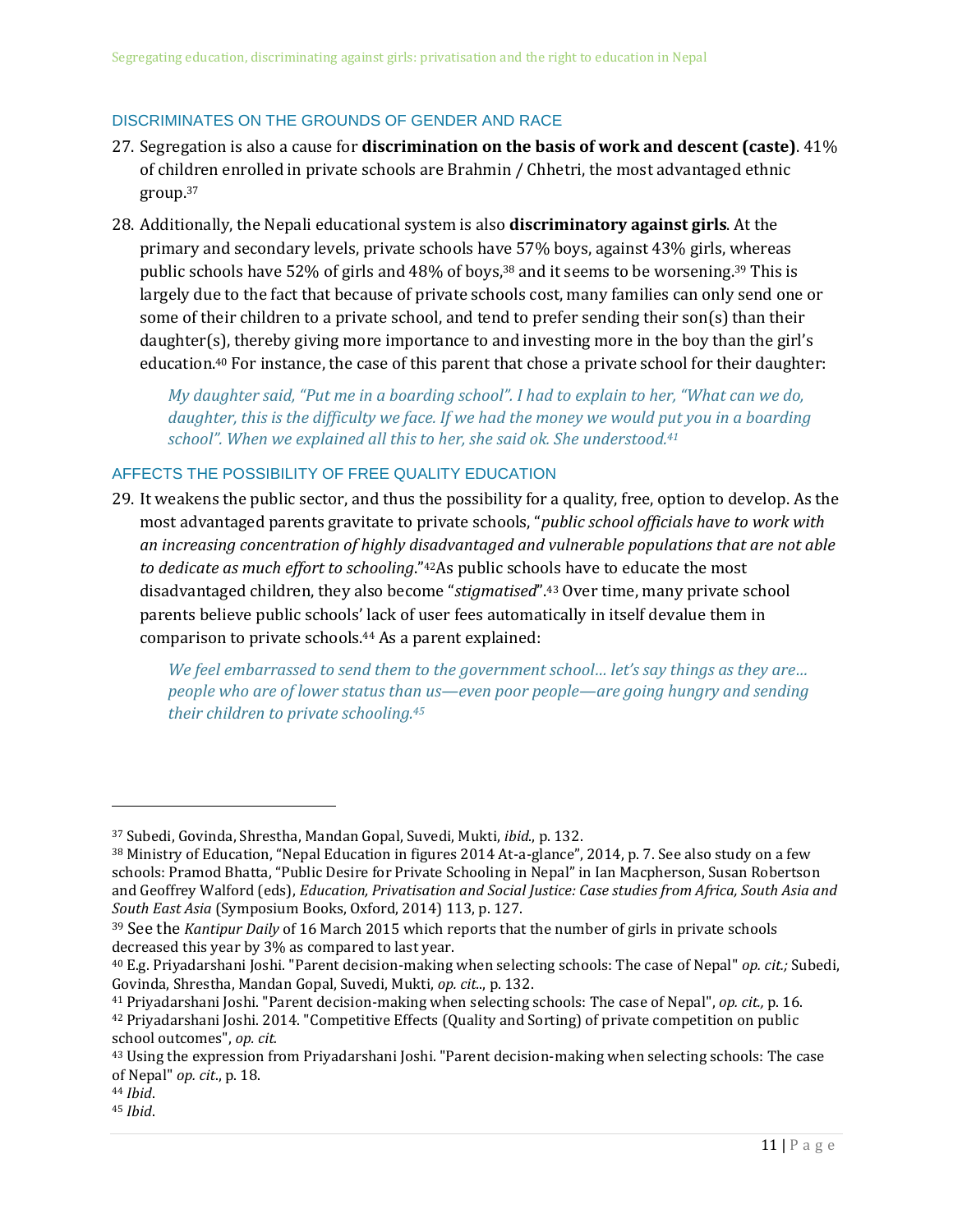30. It is important to note that public schools in Nepal face "*a serious perception problem that is not entirely based on the academic merits or efforts of individual schools*".<sup>46</sup> The relative quality of public and private schools is a complex debate, that needs nuance, as there both good and bad private and public schools. The effect of segregation, however, is to create a dynamic that goes beyond an assessment based on relative merit. It does not take into account, for instance, that the share of fully trained teachers is considerably lower in the private (75%) than in the public sector  $(84%)$ ,<sup>47</sup> while on the other hand, results at national exams only give a very imperfect proxy for quality: "*private schools deserve no praise even if 50 percent of their students get first divisions; they have taught their students to do no more than remember*". <sup>48</sup> In a highly segregated education system such as in Nepal, social prestige or the socio-economic composition of children attending a school become more important criteria of choice than academic achievements.<sup>49</sup>

#### LOWERS THE QUALITY OF THE OVERALL EDUCATION SYSTEM

31. Segregation lowers the general quality of education. On one hand, it affects privileged children, who miss on an important part of a quality education. As the Kothari Education Commission in India put it, such segregation

is bad not only for the children of the poor but also for the children of the rich and the *privileged groups […] By segregating their children, such privileged parents prevent them from sharing the life and experiences of the children of the poor and coming into contact with the realities of life […] [and also] render the education of their own children anaemic and incomplete. 50*

32. On the other hand, as shown by the OECD, segregation also has negative impact on the overall quality of an education system. The highest performing education systems across OECD countries are those that combine quality with equity.<sup>51</sup>

#### WEAKENS SOCIAL COHESION

33. High social segregation risks creating and entrenching prejudices, stereotypes, and defiance between different groups in society. For instance, in a household survey, 59% of parents believed that the dual schooling system in Nepal was not conducive to the social cohesion of the country.<sup>52</sup> As summed by a commentator:

*The present system therefore produces two classes of citizen who are schooled and prepared very differently and who would perhaps never meet in their youth anywhere except, after their* 

 $\overline{a}$ 

<sup>49</sup> See e.g. Subedi, Govinda, Shrestha, Mandan Gopal, Suvedi, Mukti, *op. cit.*., p. 126; Martha Caddell, op. cit. <sup>50</sup> India Education Commission, "Education and national development: Report of the education commission,

<sup>46</sup> *Ibid*., p. 20.

<sup>47</sup> Ministry of Education, "Nepal Education in figures 2014 At-a-glance", 2014, p. 10.

<sup>48</sup> Sakar Pudasaini & Dipeshwor Man Shrestha, "Assaying the Iron Gate", *eKantipur.com*, 27 March 2015, available on http://www.ekantipur.com/2015/03/27/opinion/assaying-the-iron-gate/403309.html.

<sup>1964-66</sup> – Volume I", India ministry of education, National Council of Educational Research and Training (1966), para. 1.37.

<sup>51</sup> OECD, *Equity and Quality in Education: Supporting Disadvantaged Students and Schools*, OECD Publishing (2012).

<sup>52</sup> Subedi, Govinda, Shrestha, Mandan Gopal, Suvedi, Mukti, *op. cit.*., p. 129.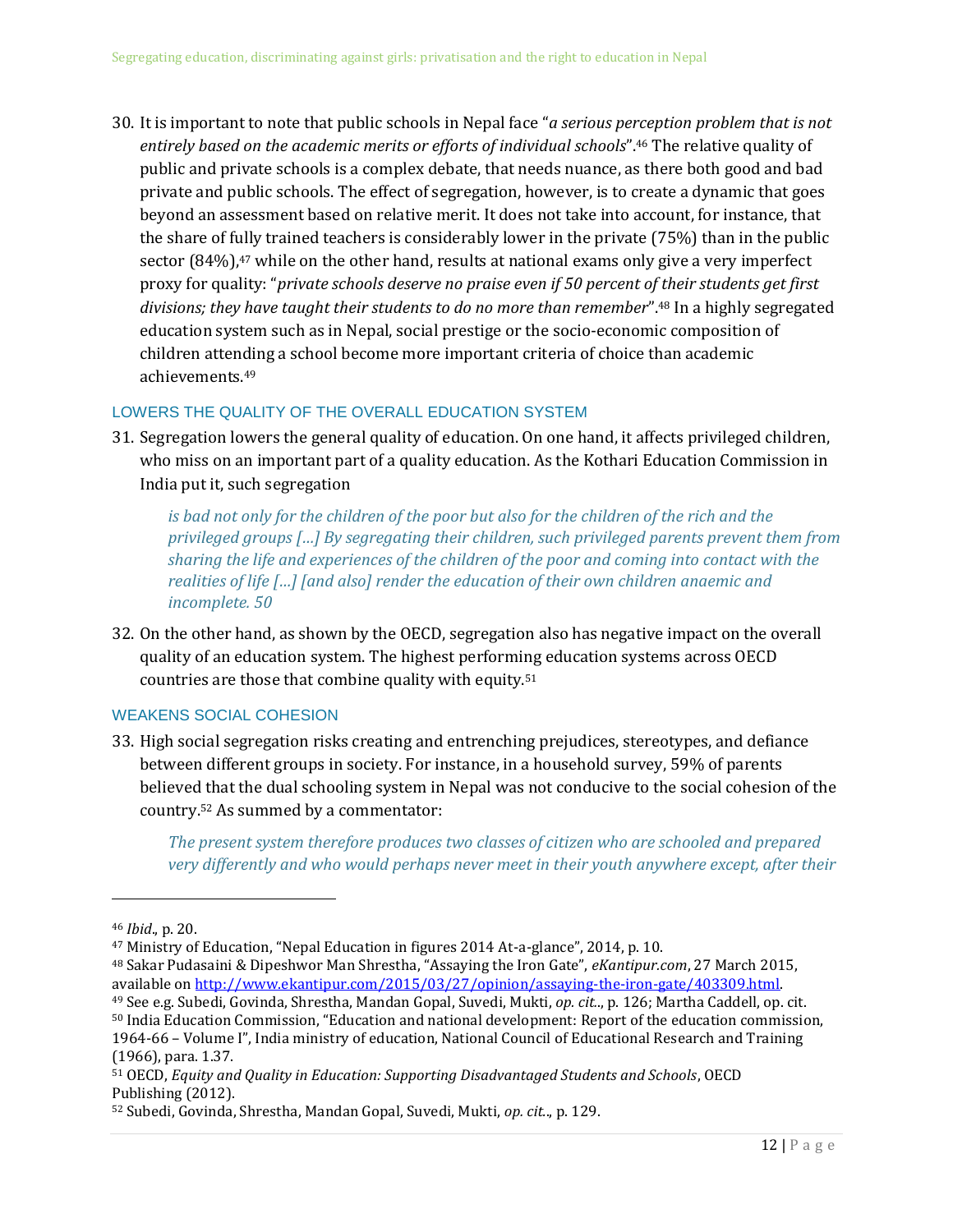*graduation, in the work place. The failure of the public education system may have a negative impact on the creation of a national culture and a cohesive society, among other things, which is so important in post-conflict Nepal. It […] frustrates government plans for social integration and the empowerment of women, Dalits and ethnic groups.<sup>53</sup>*

### <span id="page-14-0"></span>**VII. Conclusion and recommendations for action by the State**

- 34. The segregation and discrimination engendered by the Nepali education system is both a human rights violation in itself and a source of other human rights breaches. Besides, it is also constitutes an additional **threat to peace, in an already unstable country**. This should be taken seriously, in a country where the history of schooling provision […] since the 1950s"*is one of ongoing tensions and continual reinterpretation of the relative significance of state and nonstate actors as education providers*", and "a *story of educational aspirations and the shifting nature of the divide between those able to pursue their schooling dreams and those who are thwarted in their efforts*".<sup>54</sup> As the Chilean experience has shown,<sup>55</sup> an education system built on a deep sense of injustice and frustration with regards to legitimate aspirations for a better life is bound to lead to protests, revolts, and instability.
- 35. Yet, experience has shown that **even a little investment in the public education** system can go a long way towards improving access, quality and equality in education. Research has shown for instance that initiatives that support adequate teacher training and professional development, and the development of appropriate and adequate teaching and learning materials and curricula that mainstream inclusion, have resulted in appreciable improvements in the quality of education in the supported schools.<sup>56</sup> However, Nepal is spending not more than \$77 USD per primary pupil per year (as of 2009) – as compared to \$305 USD in India, 163.5 in Bhutan \$, or 151 USD in Sri Lanka; and a total 4.7% of its Gross Domestic Product (GDP) on education (as of 2010),<sup>57</sup> well below the 6% of GDP target set by the Global Partnership for Education.
- 36. Therefore, the State should:
	- a. Take and adequately enforce appropriate regulation measures to ensure that private providers of education do not further threaten social cohesion, and are not a cause of segregation and discrimination , in particular by effectively regulating fees and other barriers to access;

<sup>53</sup> Kedar Bhakta Mathema, "Crisis in Education and Future Challenges for Nepal", *European Bulletin of Himalayan Research* 31: 46-46 (2007), p. 65.

<sup>54</sup> Martha Caddell (2007), op. cit.

<sup>55</sup> See generall[y http://bit.ly/1vlXmR8](http://bit.ly/1vlXmR8)

<sup>56</sup> Research and interviews by ASPBAE with parents, students, teachers and headteachers with three good performing schools (Shree Jana Jagriti Secondary High School, the Kavresthali Secondary School, and the Bhuwaneshwari High School) – to be published.

<sup>57</sup> Data fro[m http://data.uis.unesco.org/.](http://data.uis.unesco.org/)